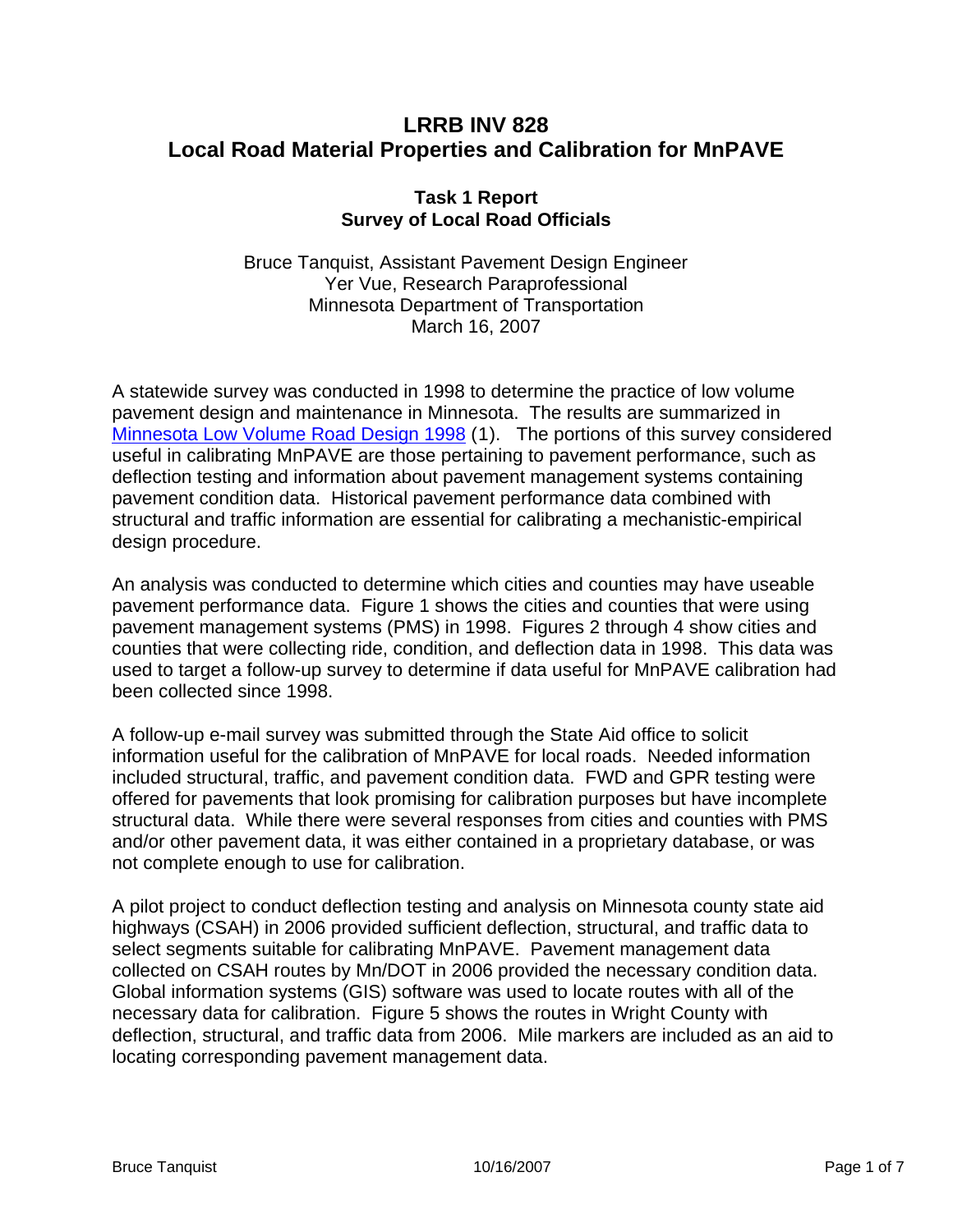

<span id="page-1-0"></span>**Figure 1: Minnesota Counties and Cities with Pavement Management Systems in 1998**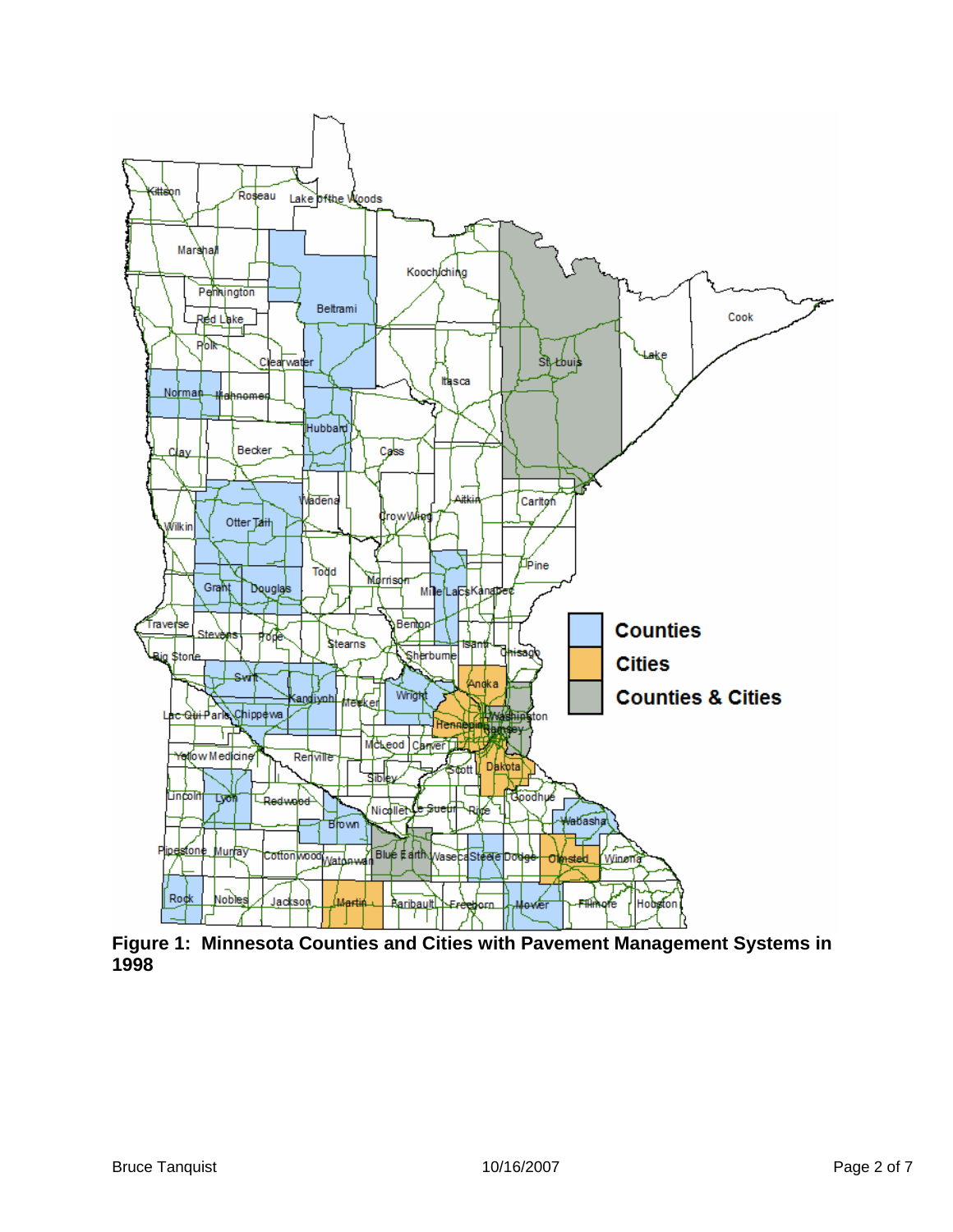

**Figure 2: Minnesota Cities and Counties Collecting Pavement Ride Data in 1998**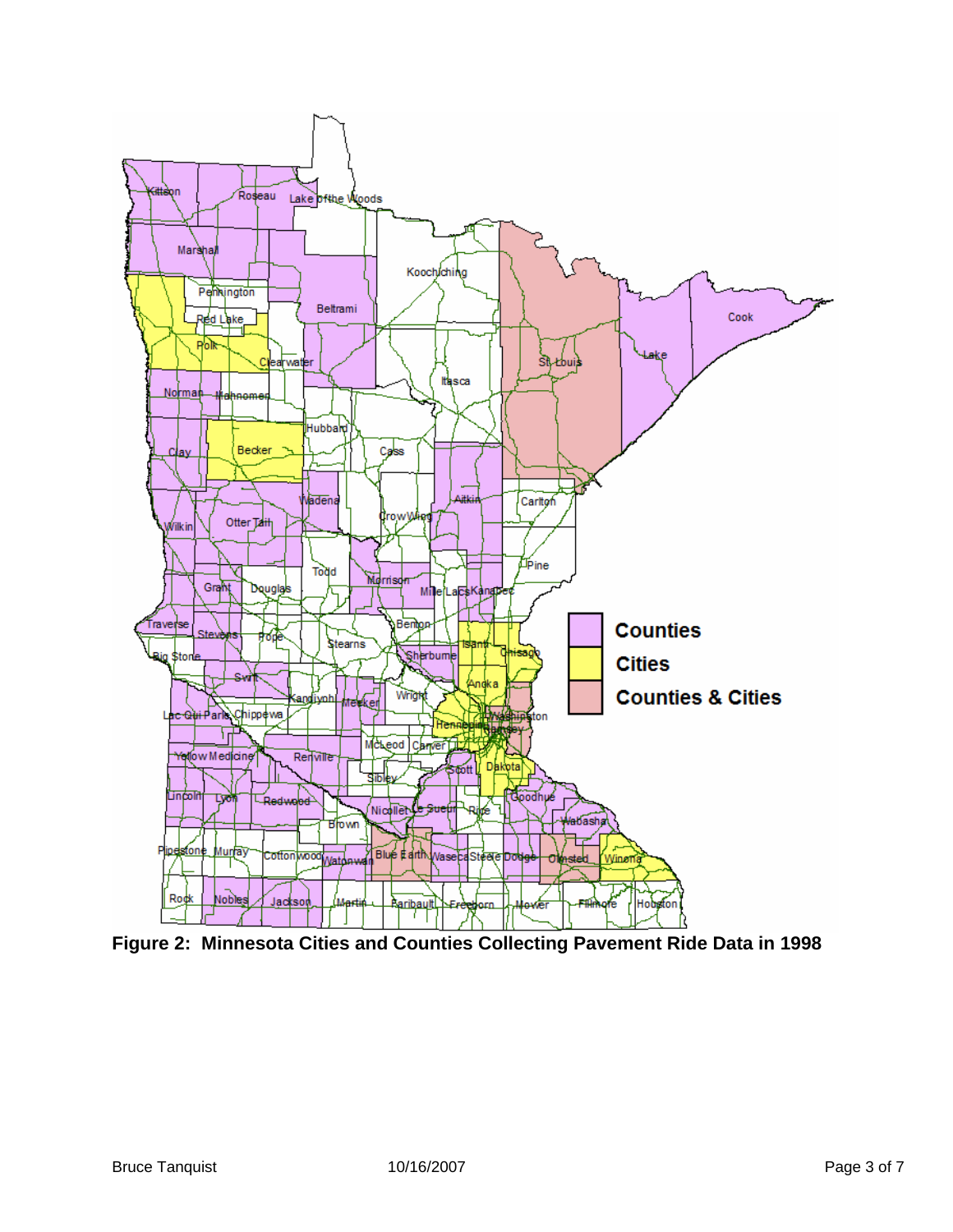

**Figure 3: Minnesota Cities and Counties Collecting Pavement Condition Data in 1998**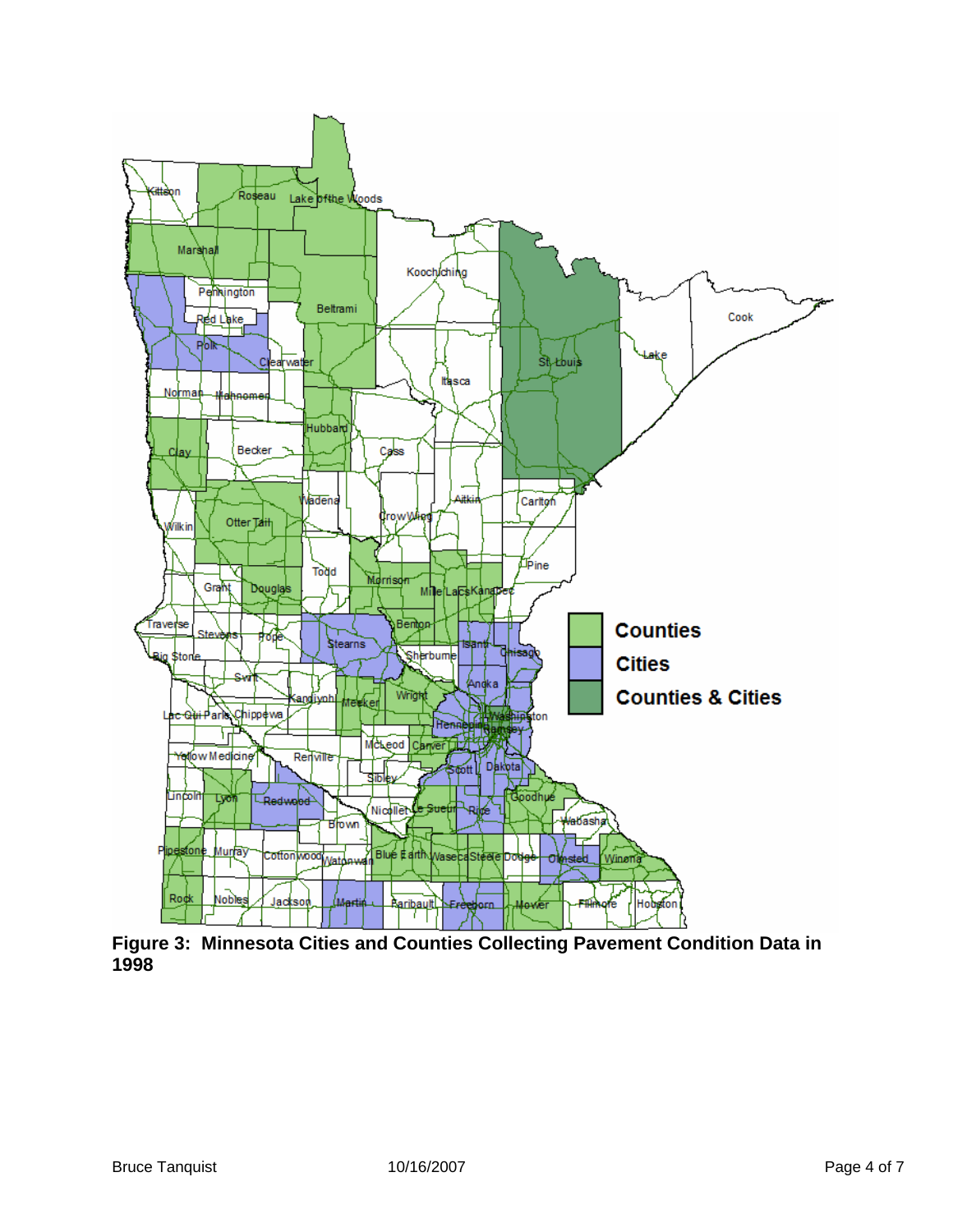

**Figure 4: Minnesota Cities and Counties Collecting Deflection Data in 1998**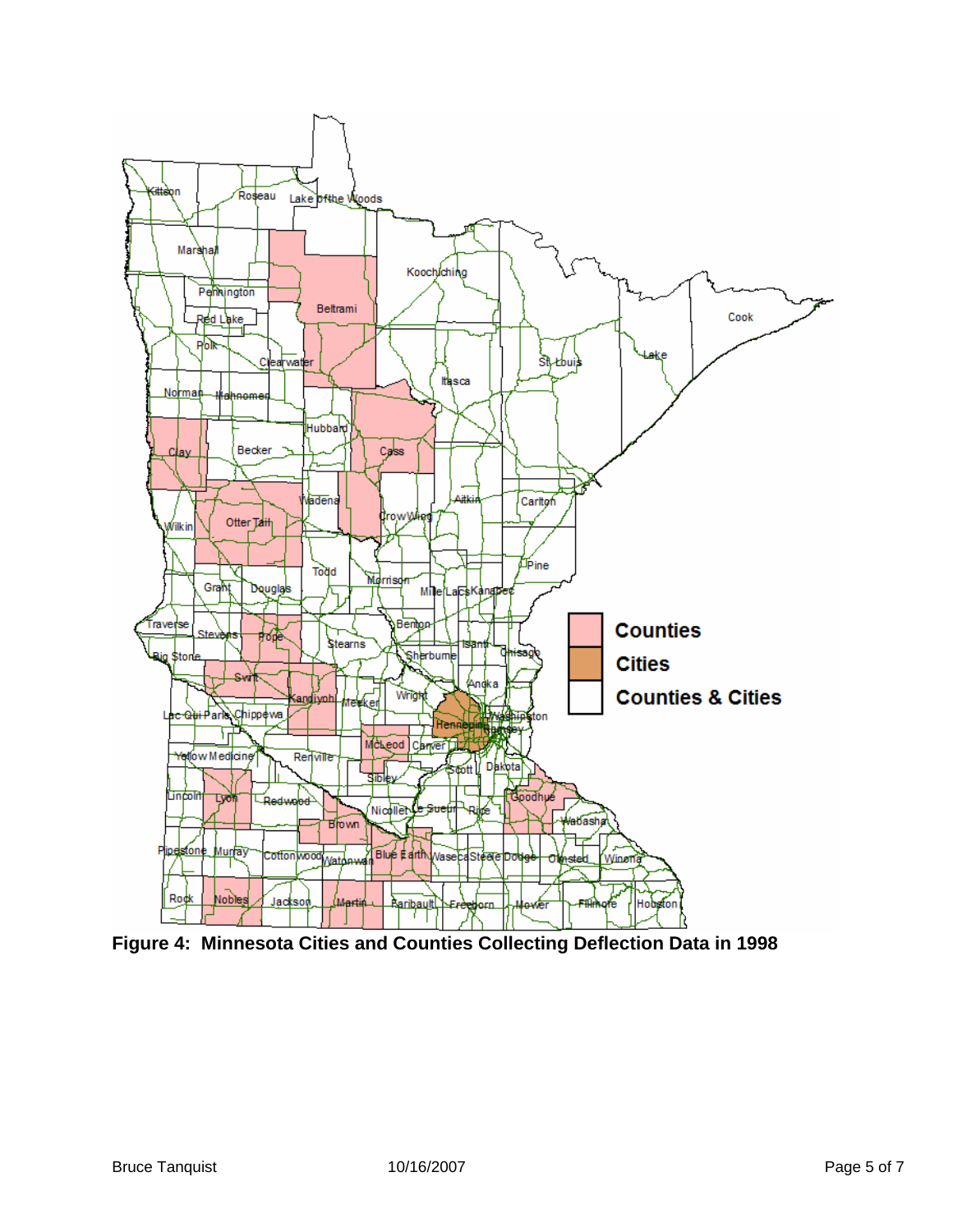

<span id="page-5-0"></span>Figure 5: Wright County Routes with Deflection, Structural, and Traffic Data